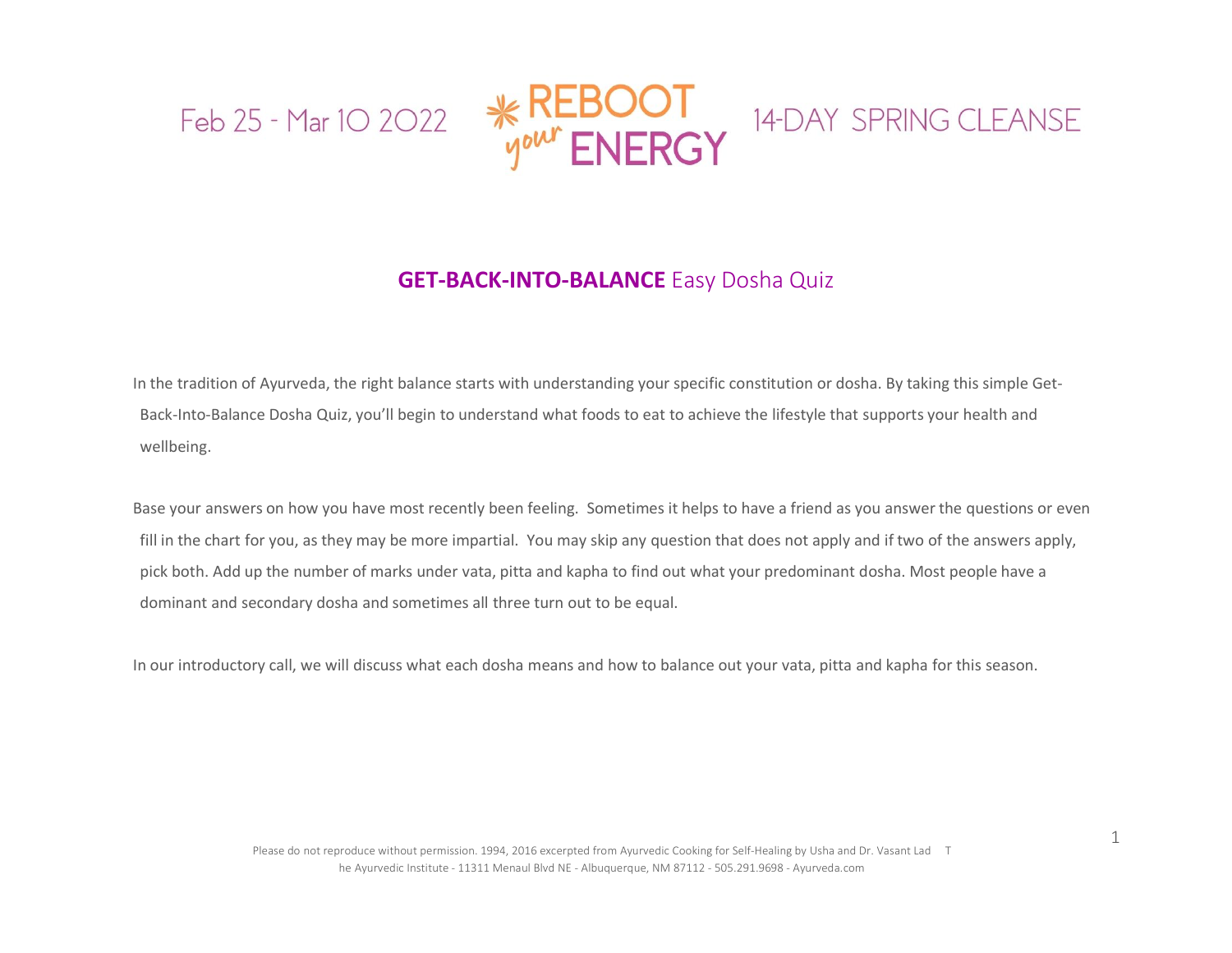

| <b>Observations</b> | P | K | Vata                           | <b>Pitta</b>                             | <b>Kapha</b>                                            |
|---------------------|---|---|--------------------------------|------------------------------------------|---------------------------------------------------------|
| <b>Appearance</b>   |   |   | Thin, bony, emaciated          | Medium, intense                          | Large, sluggish                                         |
| Weight              |   |   | Underweight                    | Steady                                   | Overweight                                              |
| <b>Joints</b>       |   |   | Cracking and popping           | Tender                                   | Swollen                                                 |
| <b>Spine</b>        |   |   | Scoliosis tendency             | Kyphosis tendency                        | Lordosis tendency, slipped disk                         |
| <b>Muscles</b>      |   |   | Tremors, tics, spasms          | Tenderness                               | Swelling                                                |
| <b>Skin</b>         |   |   | Dry, rough, scaly, liver spots | Yellow or red, rashes, pimples,<br>acne  | Pale, oily, smooth, swelling                            |
| <b>Lymph Nodes</b>  |   |   | Skinny                         | Tender inflamed                          | Enlarged, congested                                     |
| <b>Veins</b>        |   |   | Prominent, collapsed, empty    | Bruises easily, moderate<br>visibility   | Full, wide stagnant                                     |
| <b>Eyes</b>         |   |   | Dry, restless, blinking        | Red, burning, hypersensitive to<br>light | Pale, swollen, sticky, excessive<br>lacrimation (tears) |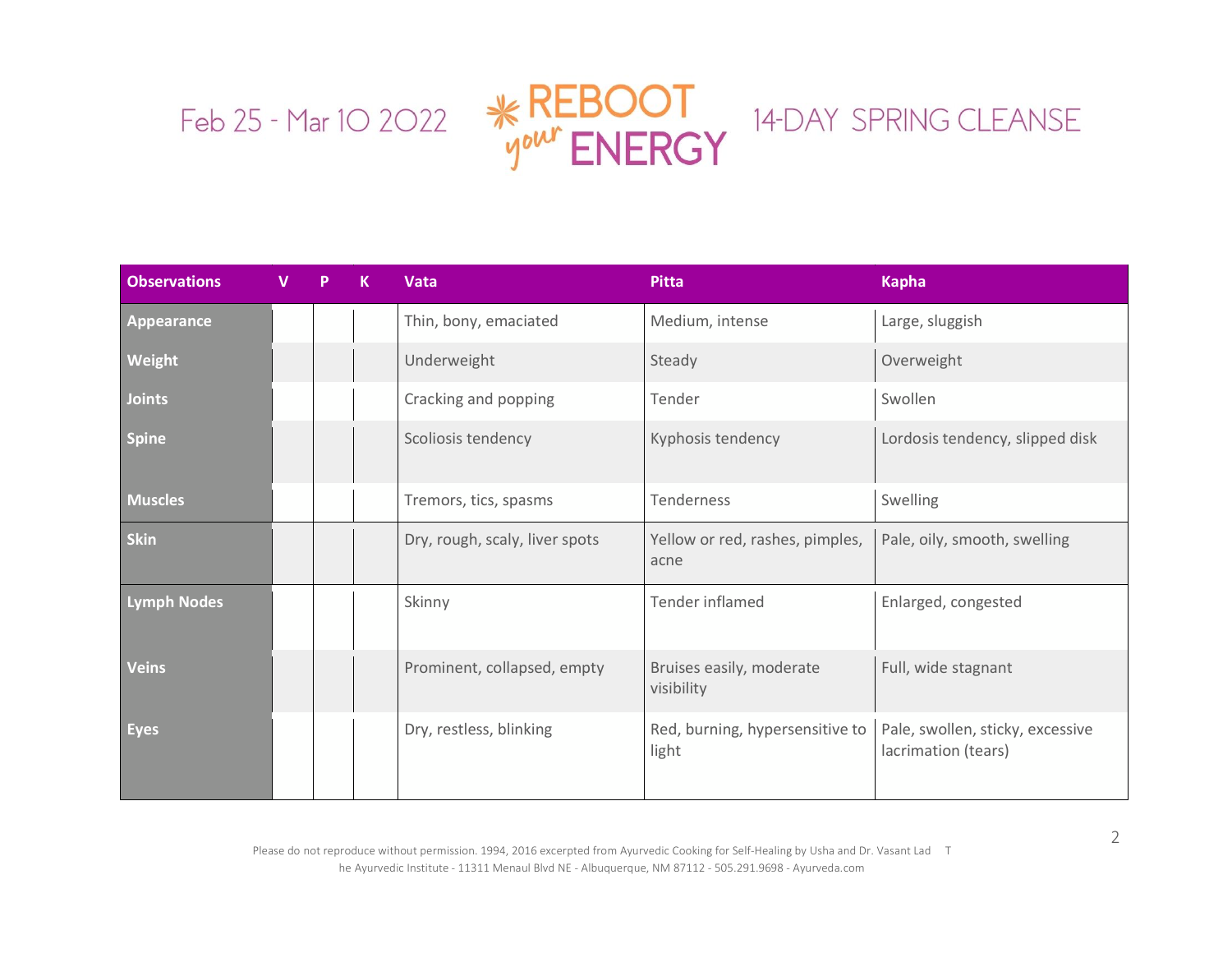

| <b>Observations</b>  | V | p | к | <b>Vata</b>                                | <b>Pitta</b>                        | <b>Kapha</b>                |
|----------------------|---|---|---|--------------------------------------------|-------------------------------------|-----------------------------|
| Ears                 |   |   |   | Ringing (tinnitus)                         | Pain, infections                    | Clogged, discharge          |
| <b>Nose, Sinuses</b> |   |   |   | Dry, crusty                                | Red, inflamed                       | Congestion                  |
| Lips                 |   |   |   | Dry, cracked                               | Red, inflamed                       | Pale, oily                  |
| <b>Mouth</b>         |   |   |   | Dry, receding gums                         | Red, inflamed and tender gums       | <b>Excessive salivation</b> |
| <b>Teeth</b>         |   |   |   | Cavities, receding gums, cracked<br>enamel | Yellow, wasted enamel               | Sweet tooth, strong enamel  |
| <b>Tongue</b>        |   |   |   | Dry, cracked, tremors, dark<br>coating     | Red, inflamed, yellow coating       | Pale, thick white coating   |
| <b>Hair</b>          |   |   |   | Dry, knotted, brittle                      | Oily, graying, bald                 | Oily, wavy                  |
| <b>Nails</b>         |   |   |   | Dry, rough, brittle, cracked,<br>bitten    | Soft, sharp, inflamed               | Pale, thick, oily           |
| <b>Appetite</b>      |   |   |   | Variable, anorexia nervosa                 | Strong, unbearable,<br>hypoglycemia | Low, steady                 |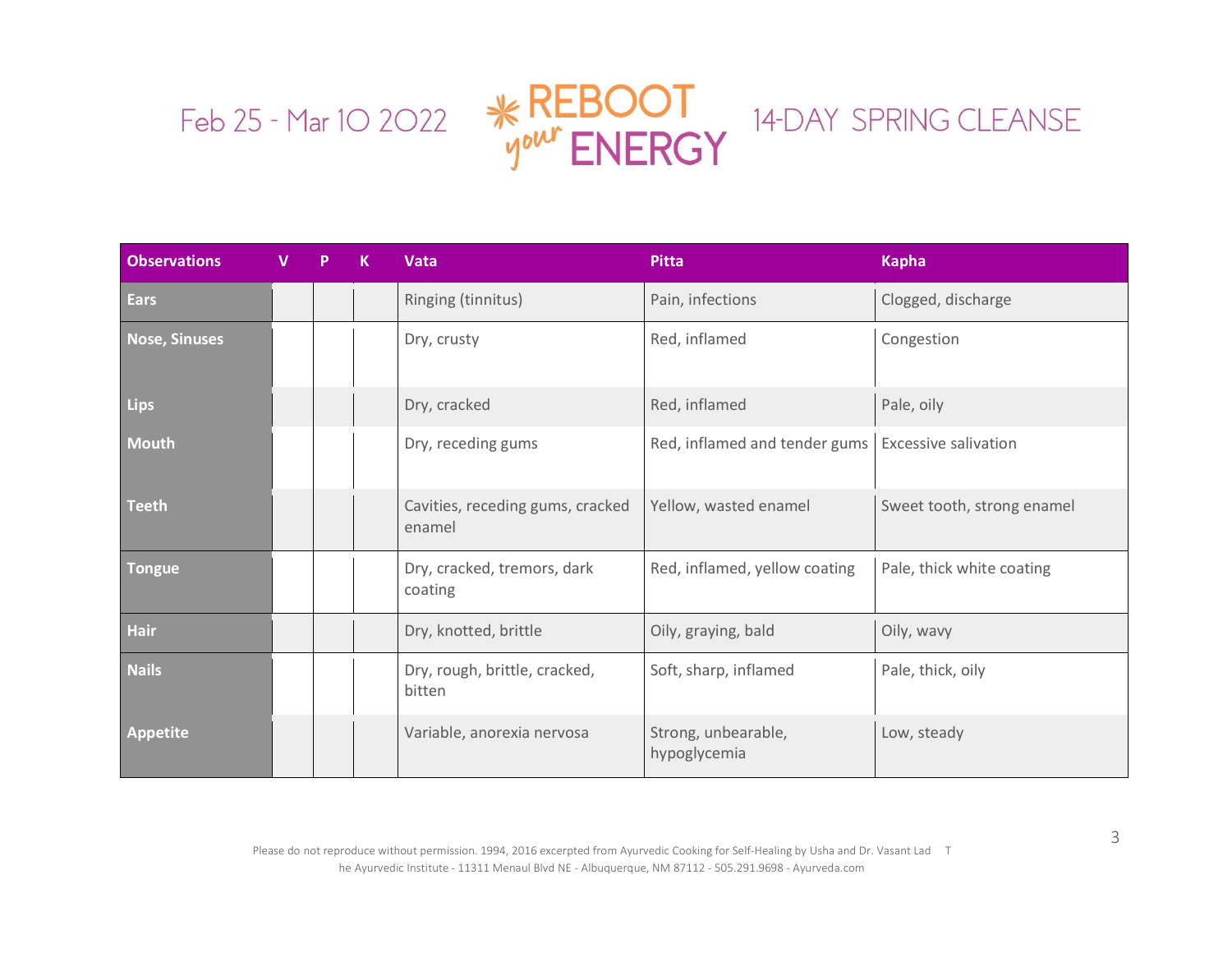

| <b>Observations</b> | v | P | К | Vata                                                 | <b>Pitta</b>                                 | <b>Kapha</b>                            |
|---------------------|---|---|---|------------------------------------------------------|----------------------------------------------|-----------------------------------------|
| <b>Digestion</b>    |   |   |   | Irregular, gas and bloating                          | Quick, acid indigestion                      | Slow, prolonged, indigestion            |
| Metabolism          |   |   |   | Irregular                                            | Hyperactive                                  | Slow                                    |
| Thirst              |   |   |   | Variable                                             | Strong                                       | Low                                     |
| <b>Elimination</b>  |   |   |   | Constipation, dry, hard stools                       | Loose stools, diarrhea, burning              | Heavy, oily stools and mucous           |
| <b>Energy Level</b> |   |   |   | Hyperactive, exhausts quickly                        | Intense, exhausts from<br>excessive thinking | Low, exhaustion due to excess<br>weight |
| <b>Sex Drive</b>    |   |   |   | Premature orgasm                                     | Painful sex                                  | Low libido                              |
| <b>Voice</b>        |   |   |   | Dry, exhausted, explosive,<br>whispering, stuttering | Sharp, penetrating, metallic                 | Deep, horse, drum-like                  |
| <b>Speech</b>       |   |   |   | Rapid, abrupt, unclear ideas                         | Sharp, determined,<br>premeditated           | Slow, monotonous                        |